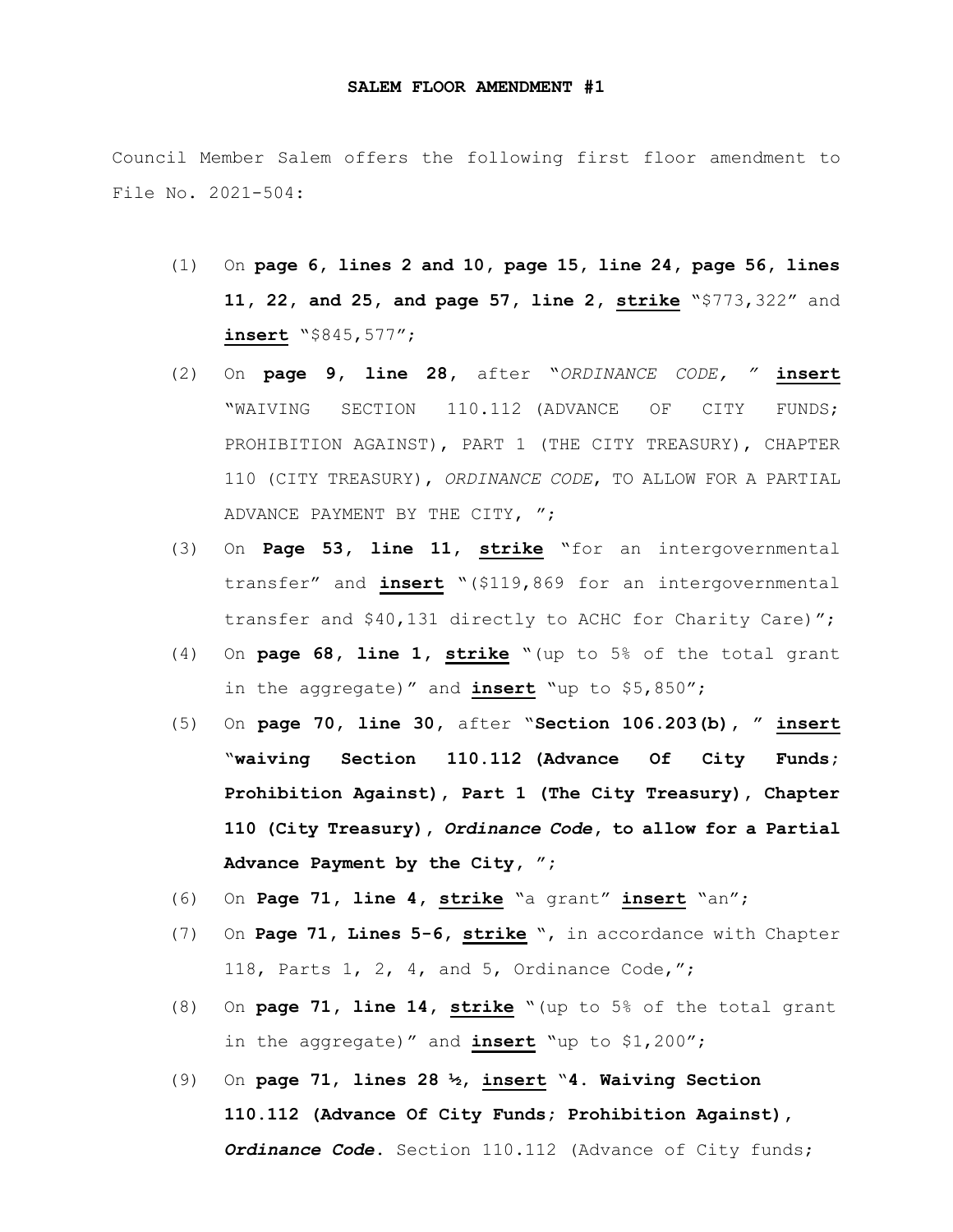prohibition against), Part 1 (The City Treasury), Chapter 110 (City Treasury), *Ordinance Code*, is hereby waived to allow for a partial advance payment as described in the Agreement."

- (10) On **Page 71, line 29, strike** "4" and **insert** "5"
- (11) Remove **Revised Exhibit 8** and replace with **Second Revised Exhibit 8**, which has been revised to update the term sheet for Agape Community Health Center, Inc. regarding the Integrated and Accessible Primary & Behavioral Health Care Services;
- (12) Remove **Exhibit 20** and replace with **Revised Exhibit 20**, which has been revised to update the term sheet for The Friends of the Brentwood Public Library, Inc. regarding the James Weldon Johnson Young Writer's Festival;
- (13) Remove **Exhibit 21** and replace with **Revised Exhibit 21**, which has been revised to update the term sheet for NE Florida Sober Living Alliance, Inc. regarding the Jump Start Program;
- (14) Remove **Exhibit 23** and replace with **Revised Exhibit 23**, which has been revised to update the term sheet for Angela Spears Communications, LLC regarding a Mental Health Awareness Campaign;
- (15) General Counsel and the Council Auditor's Office are authorized to make all changes to titles, tables of content, Ordinance Code, journal entries, schedules, attachments, editorial and text changes consistent with the changes set forth herein to 2020-504 to effectuate the Council's action;
- (16) On **page 1**, **line 1,** amend the introductory sentence, title and table of contents to add that the bill was amended as reflected herein.

 $- 2 -$